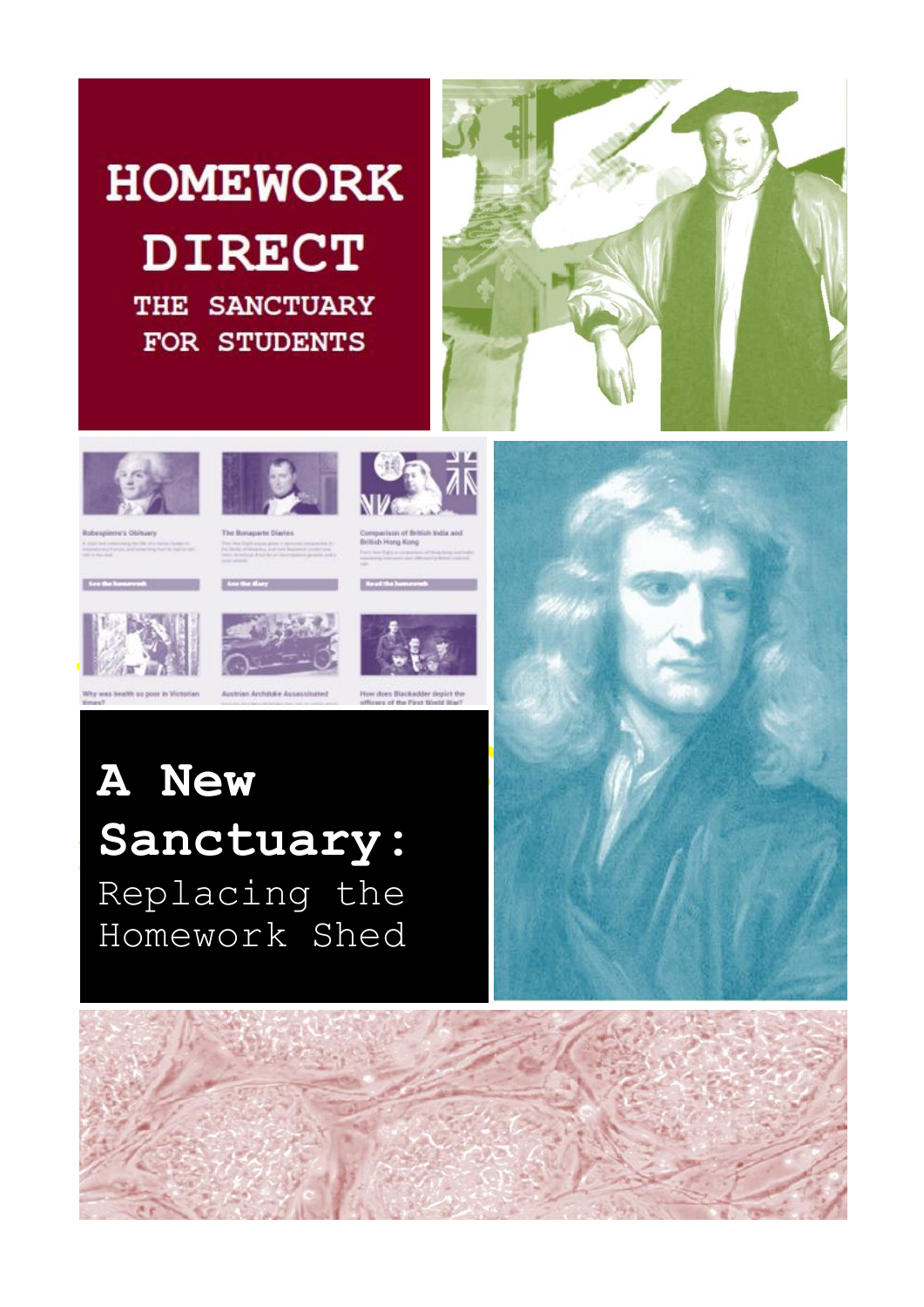

#### **A New Sanctuary:**

#### Replacing the Homework Shed

#### **ROBIN STANLEY TAYLOR**

This document follows Component One of the green paper "Education, Entertainment & Enlightenment: An online media project for the summer of 2015" as well as "The Homework Shed: Review of Suitability".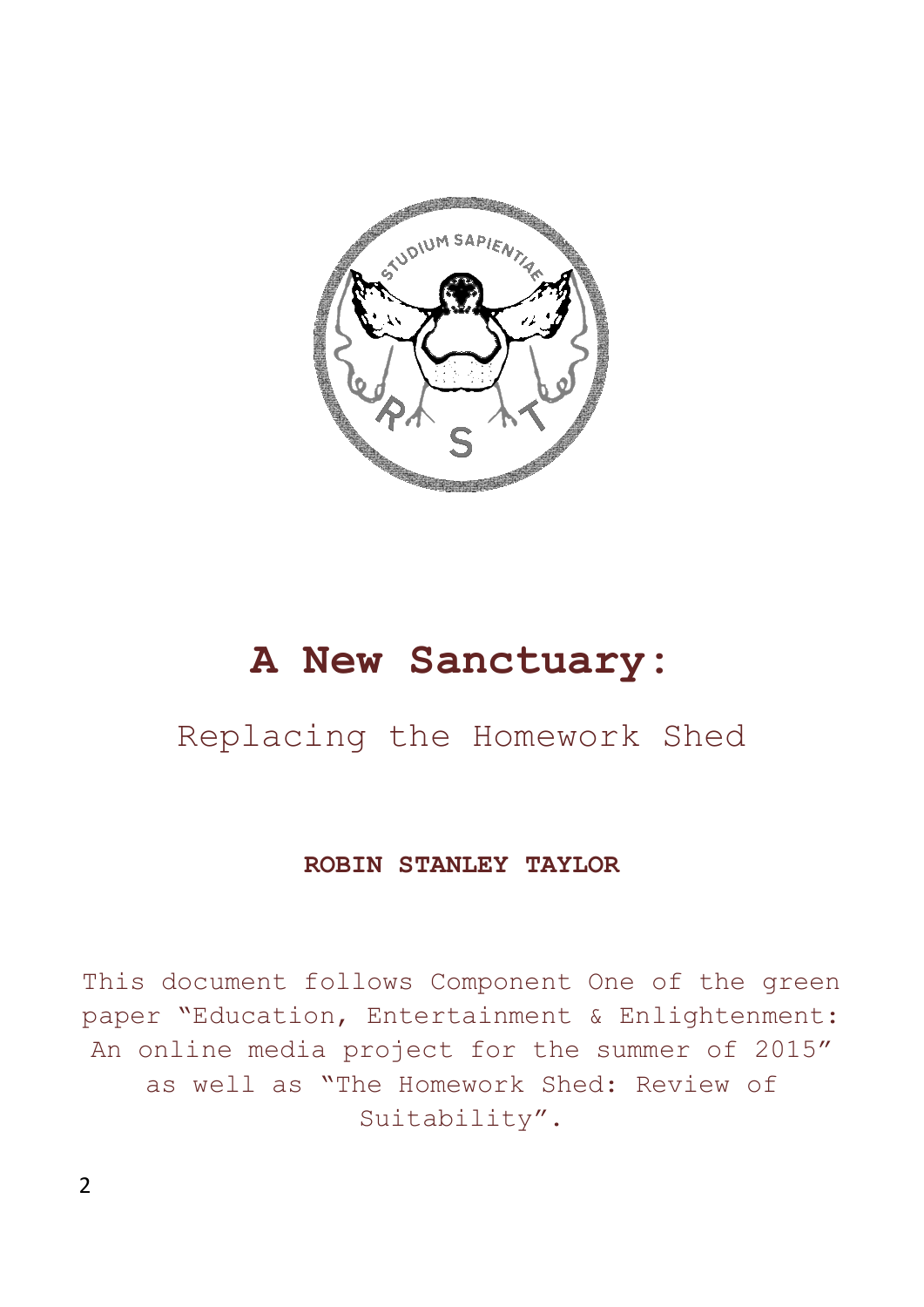#### **Contents**

| Foreword           |    |
|--------------------|----|
| Executive Summary  |    |
| Basic Website Info | 7  |
| Current Status     | 8  |
| Further Content    | 10 |
| Communication      | 11 |
| Existing Assets    | 12 |
| Branding           | 13 |
| Personnel          | 14 |
| Schedule           | 15 |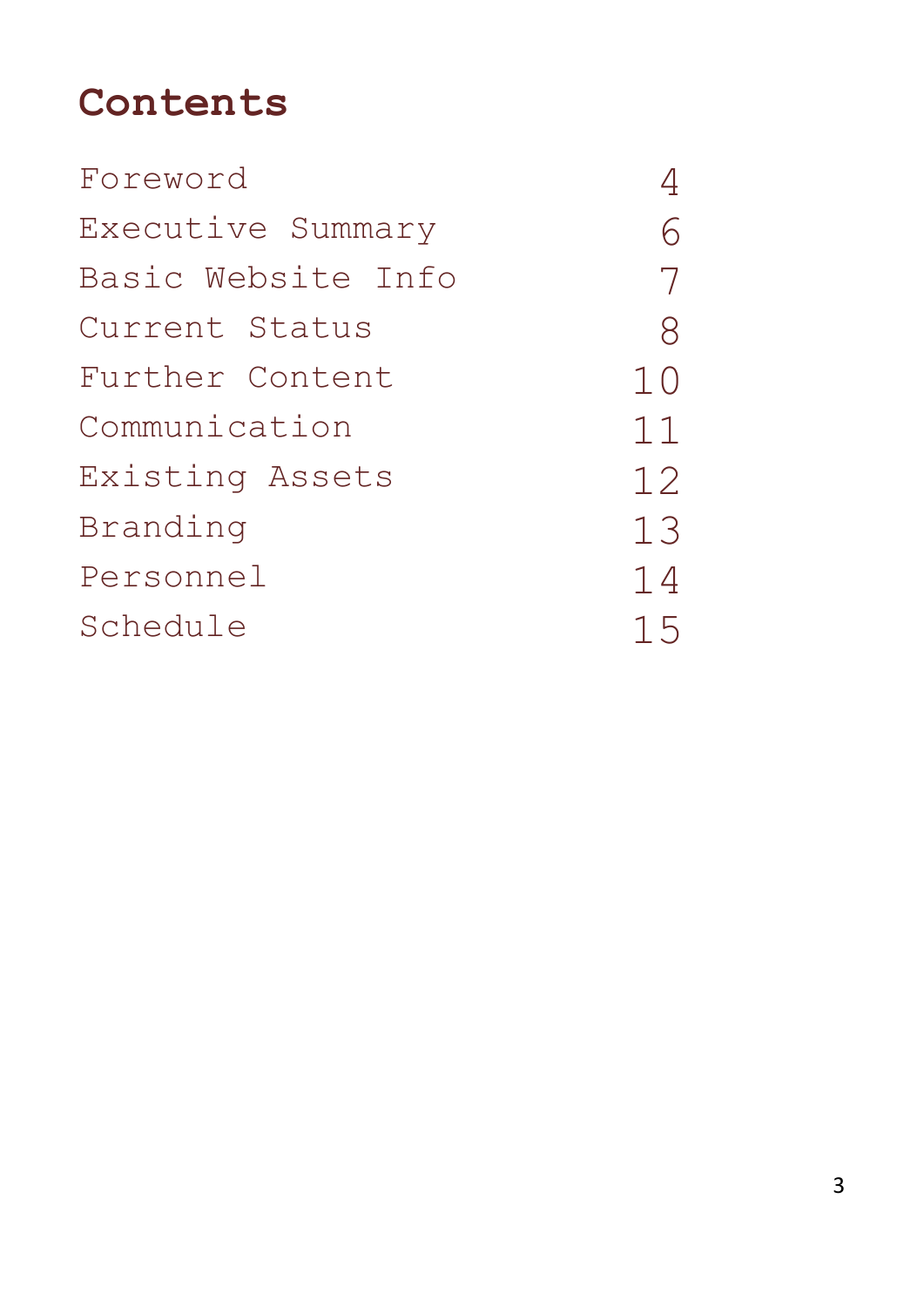#### **Foreword**

The task of finding a suitable format and location for the Homework Shed has troubled me for well over a year now, and progress so far has largely eluded me. In May 2014 I conducted a review (Which I believe only one person actually read!) of the suitability of the existing Puzl website and found it to be severely lacking in all areas – but especially in ease of updating. I had planned to use July and August of that year to create an entirely new website, but searching for a suitable host (and information on how to code) took too long and ultimately the project got nowhere.

Earlier this year I began planning for a massive web project which would see the Homework Shed finally replaced, as well as the production of a series of recorded lectures and discussions on the  $10<sup>th</sup>$  anniversary of the revival of Doctor Who, and the launch of a new political discussion and education series in the wake of the general election. A green paper on this was published in June, but nobody could be coaxed into any commitments for it – not even those who had been enthusiastic when verbally informed four days previously. The project therefore died before it could even be christened with a name.

Despite seeming to trip over at every possible hurdle, I have decided to persevere with Component One of the project as described in the green paper.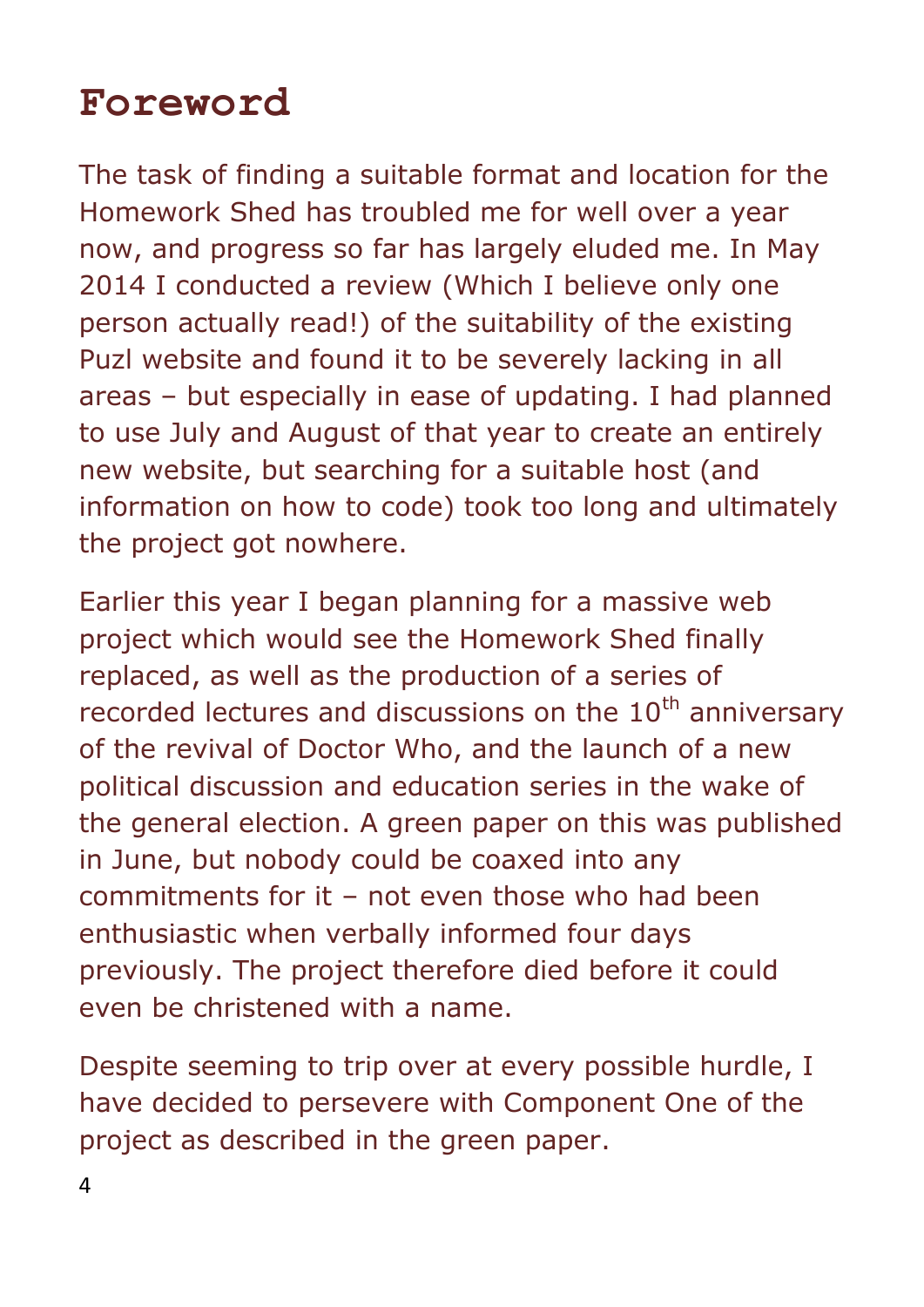At the point of writing this white paper I have already found a new host (Wix.com) and established a prototype website to which I have begun transferring the content from Puzl. This document exists to give information on what has already been accomplished, and to set out a programme of what I intend to do in the coming weeks. I might potentially be able to complete this alone, but your (Now extremely belated!) contributions remain welcome.



**Robin Taylor, 23rd July 2015**

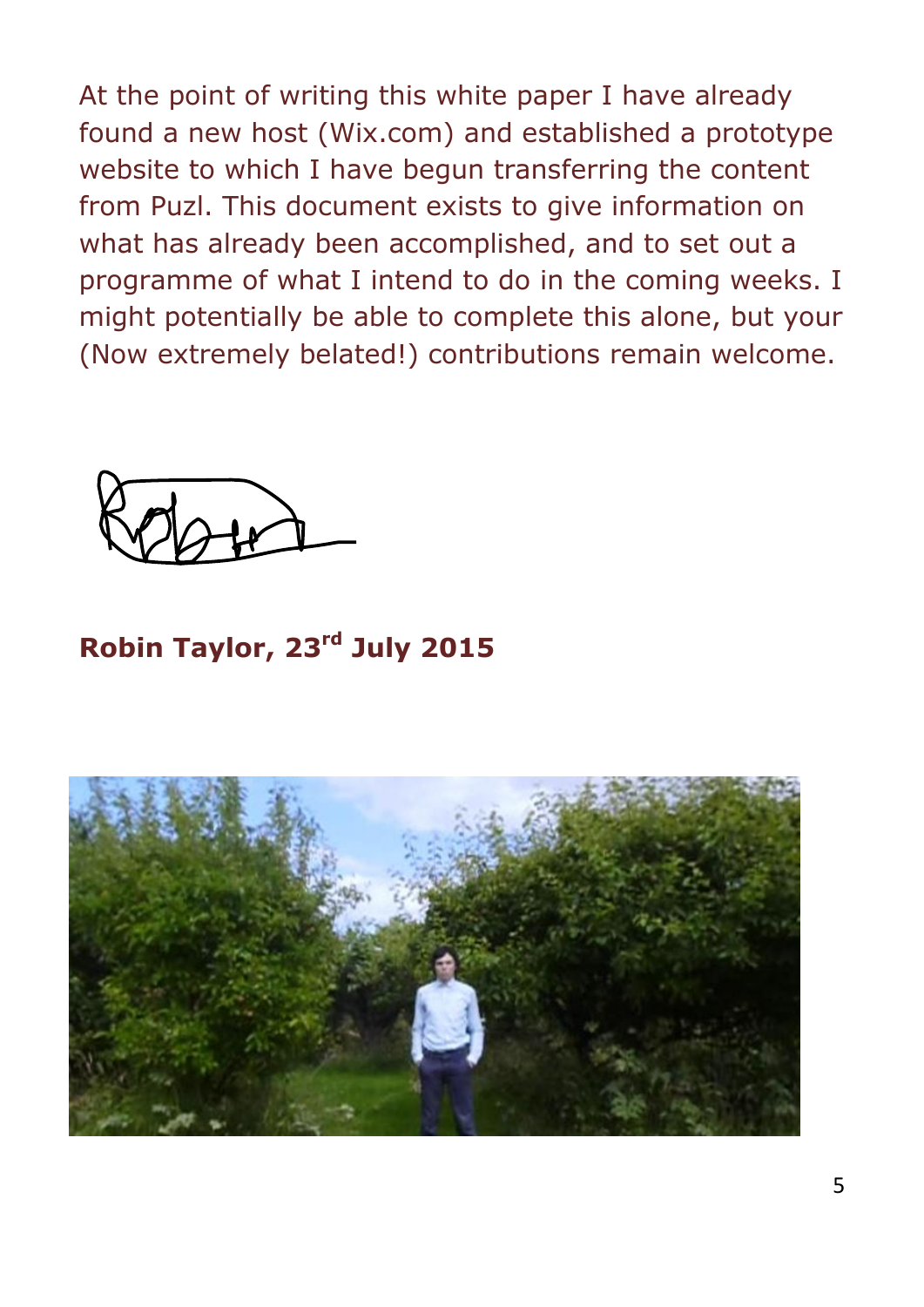#### **Executive Summary**

- A website (Homework Direct Alpha or HWD-A) has already been established, hosted by Wix.com.
- The new website has multiple placeholder elements (including the logo). It is far easier to edit and maintain than hws2.
- A new domain name is to be registered.
- All content from hws2 is to be carried over to HWD-A.
- Work from GCSE is to be uploaded, continuing hws2's original plan.
- Measures will be established to allow external readers to submit their own contributions.
- This project will stick to the principles set out in the green paper.
- HTML insertions will be used to construct a new comment section.
- Hws2 will be closed to casual readers, but the site may be retained as extra digital storage space.
- A rebrand will be considered, including a new logo and colour scheme.
- The project will eventually become too large to remain as a single person enterprise.
- Jobs will be split by faculty and by production stage.
- HWD-A should be fully operational by 2016.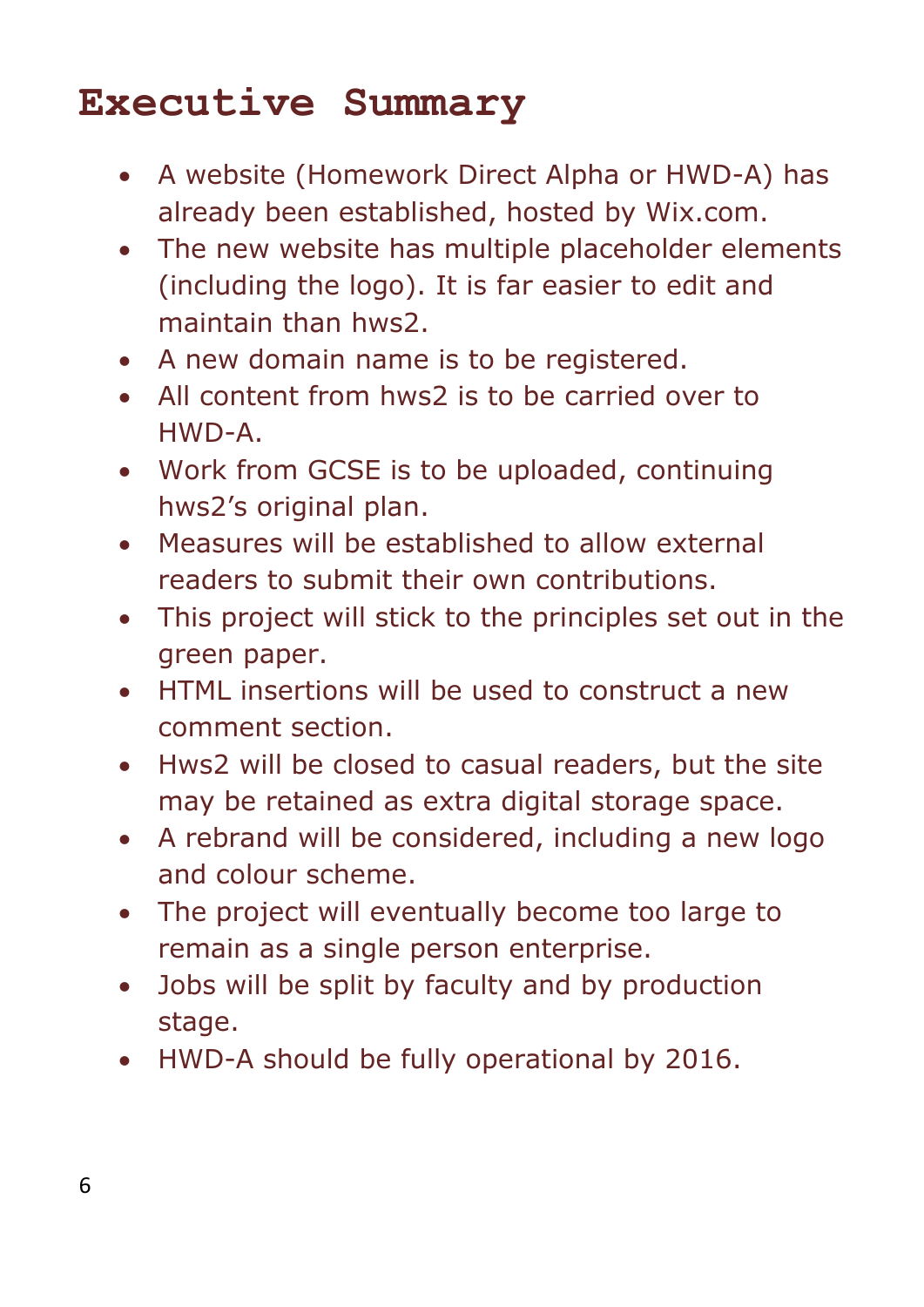# **Basic Website Information**

| <b>Name</b>             | Homework Direct (Alpha)     |
|-------------------------|-----------------------------|
| <b>Motto</b>            | The Sanctuary for Students  |
| Logo (placeholder)      | A dark red square, with     |
|                         | "HOMEWORK DIRECT"           |
|                         | written on it in bold white |
|                         | <b>Courier New. "THE</b>    |
|                         | <b>SANCTUARY FOR</b>        |
|                         | STUDENTS" written in        |
|                         | smaller type underneath.    |
| <b>Host</b>             | www.wix.com                 |
| <b>Address (pro</b>     | www.scwebops.wix.com/ho     |
| tempore)                | meworkdirect-alpha          |
| <b>Established</b>      | $22nd$ July 2015            |
| <b>Status</b>           | Active, incomplete          |
| <b>Founder/Owner</b>    | <b>Robin Taylor</b>         |
| <b>Purpose/Function</b> | A digital archive of model  |
|                         | responses to homework       |
|                         | tasks set in Years 7 to 11  |
|                         | which pupils can use as a   |
|                         | quide.                      |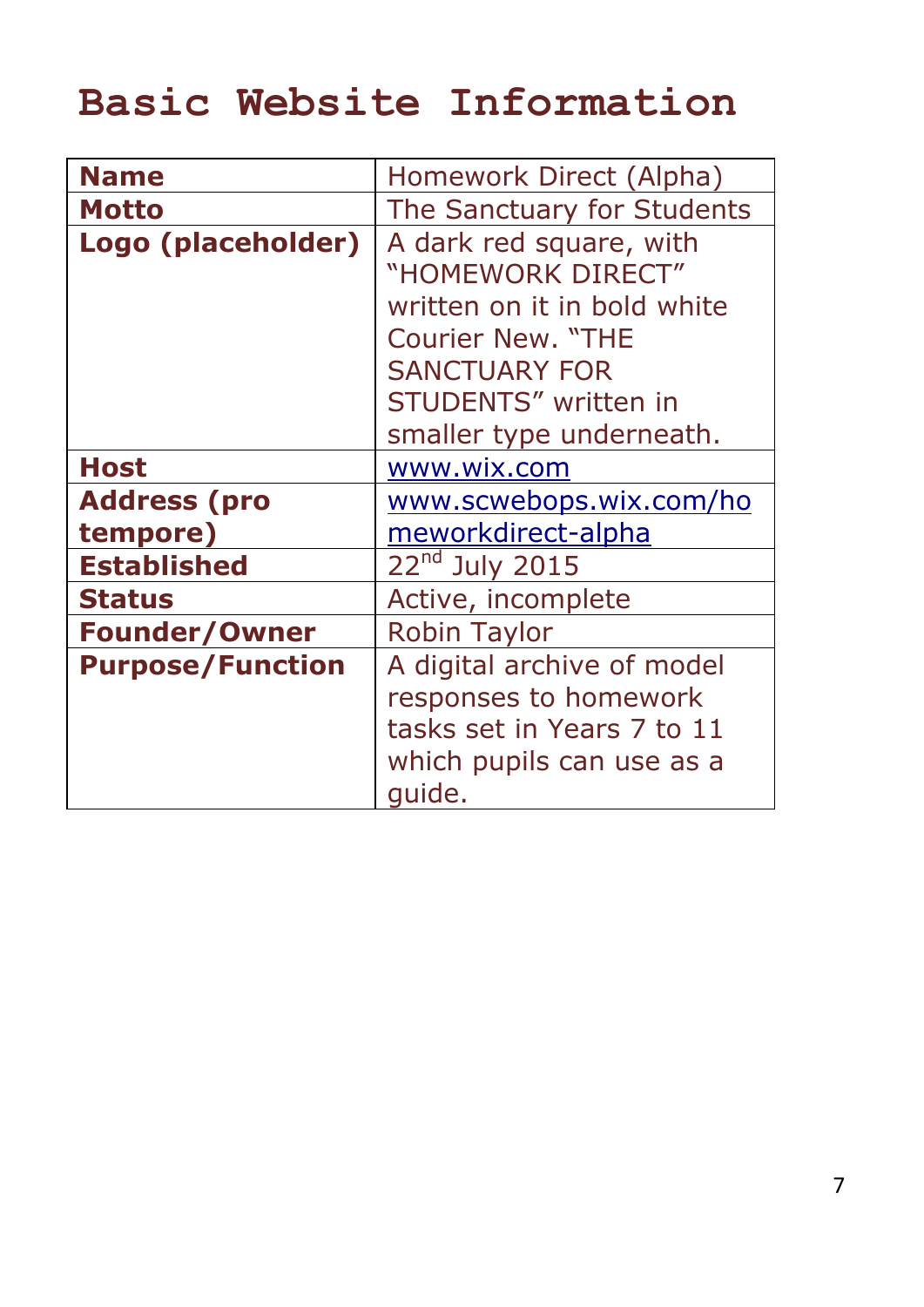#### **Current Status**

An experimental website has been established and the articles from the homework shed have begun to be uploaded along with some new features. The address currently in use is:

[www.scwebops.wix.com/homeworkdirect-alpha.](http://www.scwebops.wix.com/homeworkdirect-alpha) Wix, bizarrely, turns the creator's username into the subdomain and then puts the website title afterwards.

This is only a temporary measure, and it is hoped that soon the site can be moved to a new domain which I have not yet registered (the desired name is [www.homeworkdirect.com\)](http://www.homeworkdirect.com/).

At this early stage, much of the site's widgets are only placeholders for images and information which have yet to be uploaded. This is expected to take a long time, as many of the photographs still in use on the old website may be under copyright and

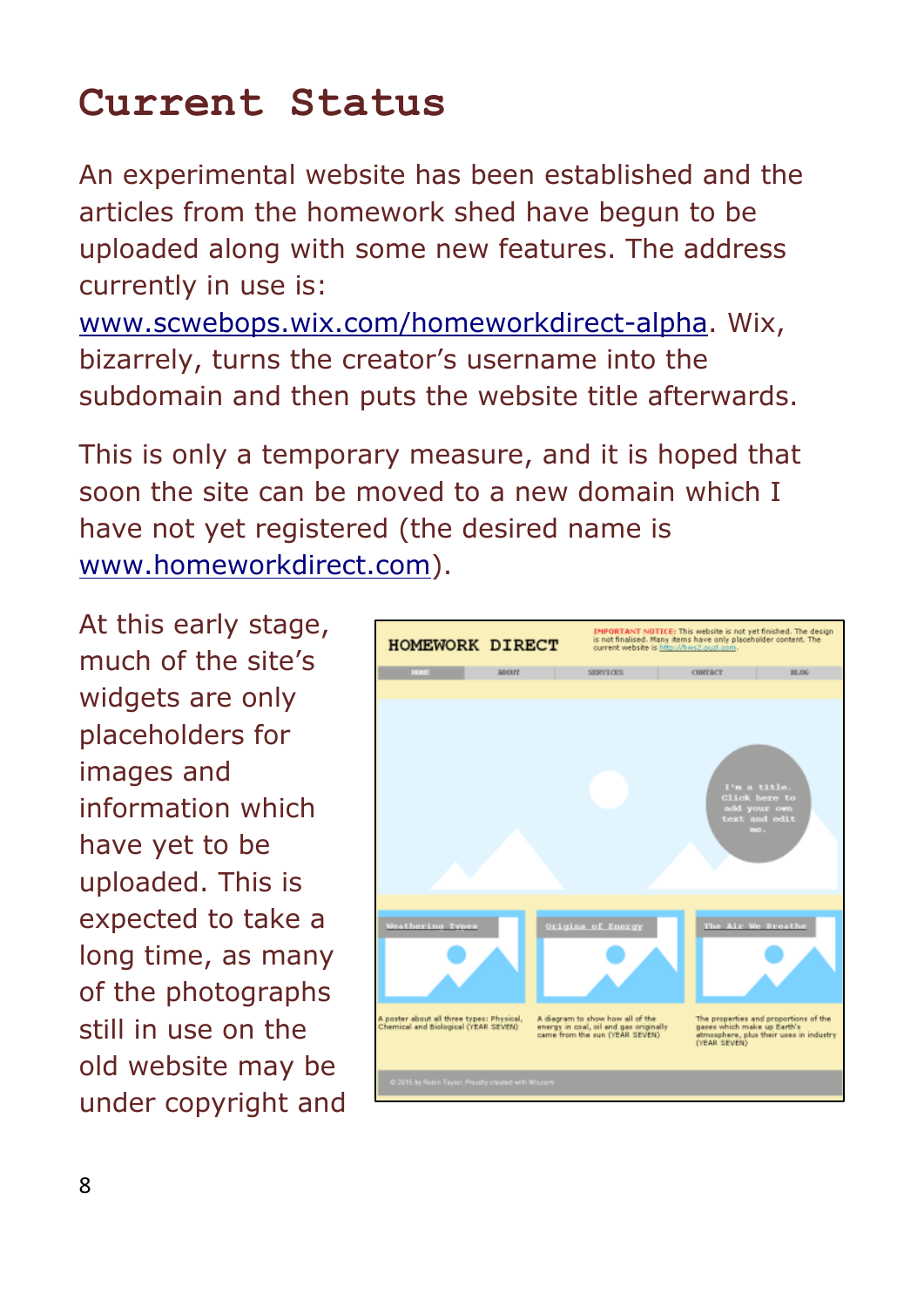I want to see them phased out in favour of public domain pictures, or my own graphical creations.

Already the new host has demonstrated its superiority over the old in terms of editing difficulty: Pages on HWD-A can be duplicated, so that a template can be used, removing the need on the previous version to painstakingly copy across each individual element from one page to another. Also, custom font styles can be created and automatically imposed across the site, so format changes can be done with relative ease. Whereas adding a new article on hws2 could often take upward of an hour, on HWD-A it can be accomplished in around five minutes.

Wix also gives the option of a blog, which I am using for the purpose of both announcing new articles and gazetting structural changes. This will take over the functions of the "News" section which has been neglected since December 2012.

Another significant improvement is that the pages are more responsive to changes in screen size, thus averting the problem of hws2 whereby text or images could disappear or be obscured when the page was zoomed in or out.

Overall the new provision is more than satisfactory.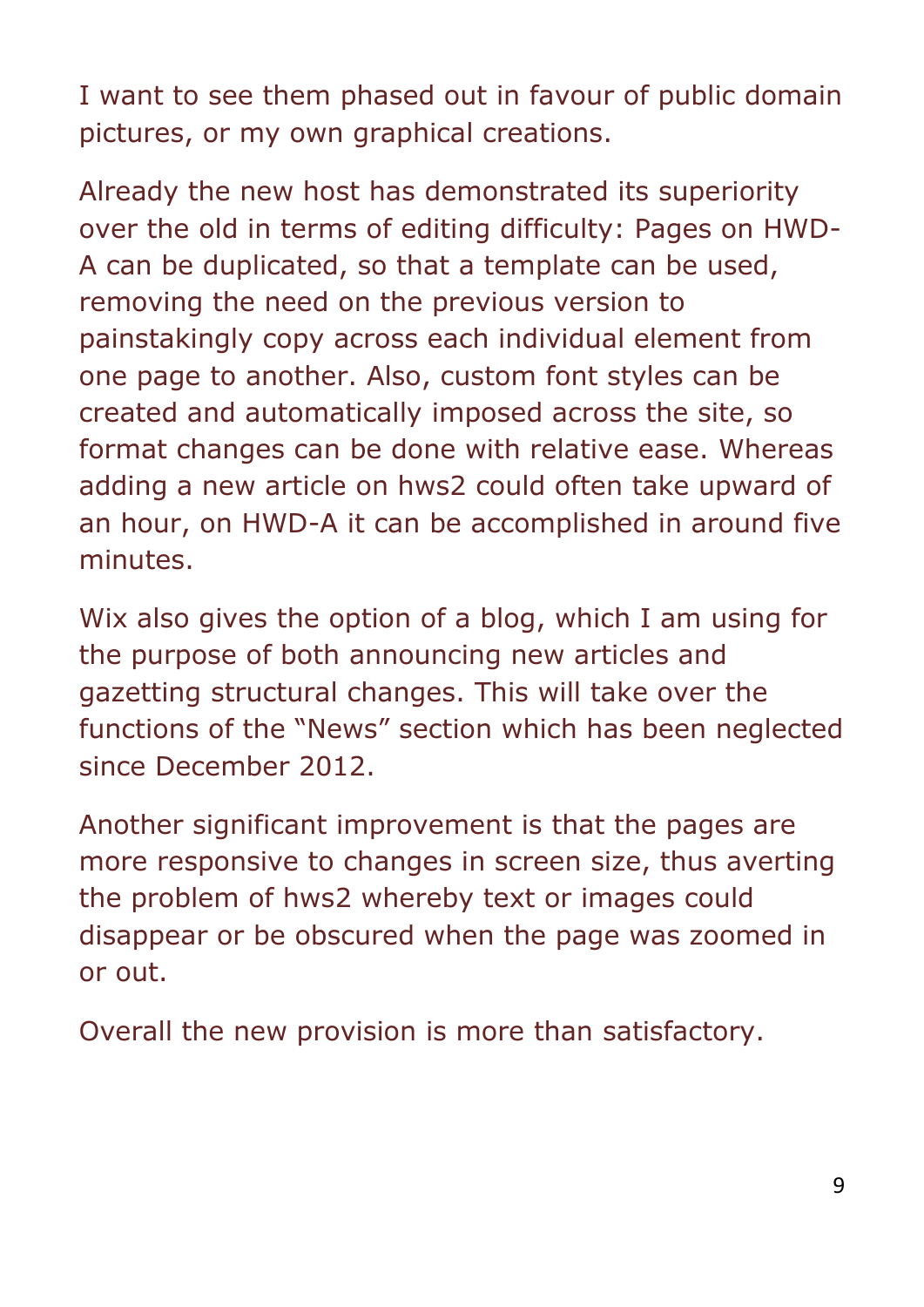#### **Further Content**

| Home                                 | Nows | About | Contents | Navigator                                                                                                                                                                                                                                                                                                                                                                                                                                                                                                                                                                                                                                                                                                                                                                                                                                                                                                                                           |
|--------------------------------------|------|-------|----------|-----------------------------------------------------------------------------------------------------------------------------------------------------------------------------------------------------------------------------------------------------------------------------------------------------------------------------------------------------------------------------------------------------------------------------------------------------------------------------------------------------------------------------------------------------------------------------------------------------------------------------------------------------------------------------------------------------------------------------------------------------------------------------------------------------------------------------------------------------------------------------------------------------------------------------------------------------|
| Vby did the English Civil war begin? |      |       |          |                                                                                                                                                                                                                                                                                                                                                                                                                                                                                                                                                                                                                                                                                                                                                                                                                                                                                                                                                     |
|                                      |      |       |          | The following is a response to a task set in Yoar Eight, about the causes of the English Civil War. The brief asked for an essay detailing the King<br>Charles' fallouts with Parliament, and the rivalries between various religious factions which lead to violence. Please read this essay carefully and<br>don't plagiarise this site (I won't particularly mind but your teachers certainly will.).                                                                                                                                                                                                                                                                                                                                                                                                                                                                                                                                            |
| <b>WAC</b>                           |      |       |          | In 1642, war broke out in England, a battle was fought between King Charles I's Cavalers and Farliaments Roundheads. Each side was, in effect,<br>fighting for the rights to the county. Why though, had the war begun? What had caused such an outbreak of violence? How had the kingdom come to                                                                                                                                                                                                                                                                                                                                                                                                                                                                                                                                                                                                                                                   |
| <b><i><u>INFORMANT</u></i></b>       |      |       |          | One of the main factors in the war was the fight for power between Charles and Parliament. The king did not want Parliament taking control of the<br>country from him, and relations were turbulent, in 1625, Charles annoved parliament by manying Henrietta Maria, a French Catholic. They then annoved.<br>him by only letting him raise customs duties for one year. He struck back by collecting the duties anyway, and dismissed Parliament for eleven years.<br>Eventually, he was forced to recall them. Charles then tried to asset five MPs, so Parliament seized his seny. For seventeen years, there had been a<br>constant tuo of war between King Charles and his MPs. For nearly two decades they were at each other's throats. It's arriazing that war didn't break out.                                                                                                                                                            |
|                                      |      |       |          | Most of the struggles between Charles and Parliament were centred on money. When Charles first acquired the throne, he was faced with debt left to<br>him by his predecessor, and when he got England involved in wars with Austria and France, the king nearly went bankrupt. With no money, Charles had.<br>no power. What most previous Kings did in situation like this was raise taxes for several years until their pots were full again (then keep them up just for<br>the sake of it). But Charles had the problem of Parliament, whom wouldn't let him have any money. It was the penniles press of Charles which forced<br>him into the endless tug of war with Parliament. He would beg them for more and more money. Then, when his pockets were full again, he would send<br>them away. But no matter what he tried, the king was being drained of his money.                                                                          |
| teaching appet on all abbes.         |      |       |          | As if his problems with parliament weren't bad enough. Charles also had to contend with long running religious disputes between the Catholics and<br>Protestants, At the time, Charles ruled over England and Wales (both Protestant). But he was also trans to control Scotland (Presbyterian and Puntan)<br>and Ireland (utrong Catholic tenttory), in order to simultaneously rule over all four countries. Charles would have to sort out the religious system. He tried.<br>in 1637, to introduce The New English Prayer Book to Scottish churches. The Scots saw this as the start of an attempt to turn them Catholic and<br>rebelled against the King. Over the next three years, his majesty twice hied, and failed, to defeat the rebels with his own army. Also, the high, tind of<br>being bulled, attacked, and robbed by foreign Protestants, staged their own rebellion. Charles i's empler was starting to become unstable, and was |

When movement of existing content from hws2 has been completed, more articles will be mined from my own schoolbooks, in particular expanding on the range of GCSE material available. When

that section of the project has been completed, the remit of the site will be broadened to include tutorials on methods (particularly useful in mathematics (where essay or research type questions are rarely set).

The principles of intellectual expansion and external contribution (as laid out on page 6 of the green paper) will not be abandoned. I retain the goal of allowing clients to send in their own work to be published on the website in order that the range of subject knowledge covered can be greater than it is now - and updates will occur more frequently.

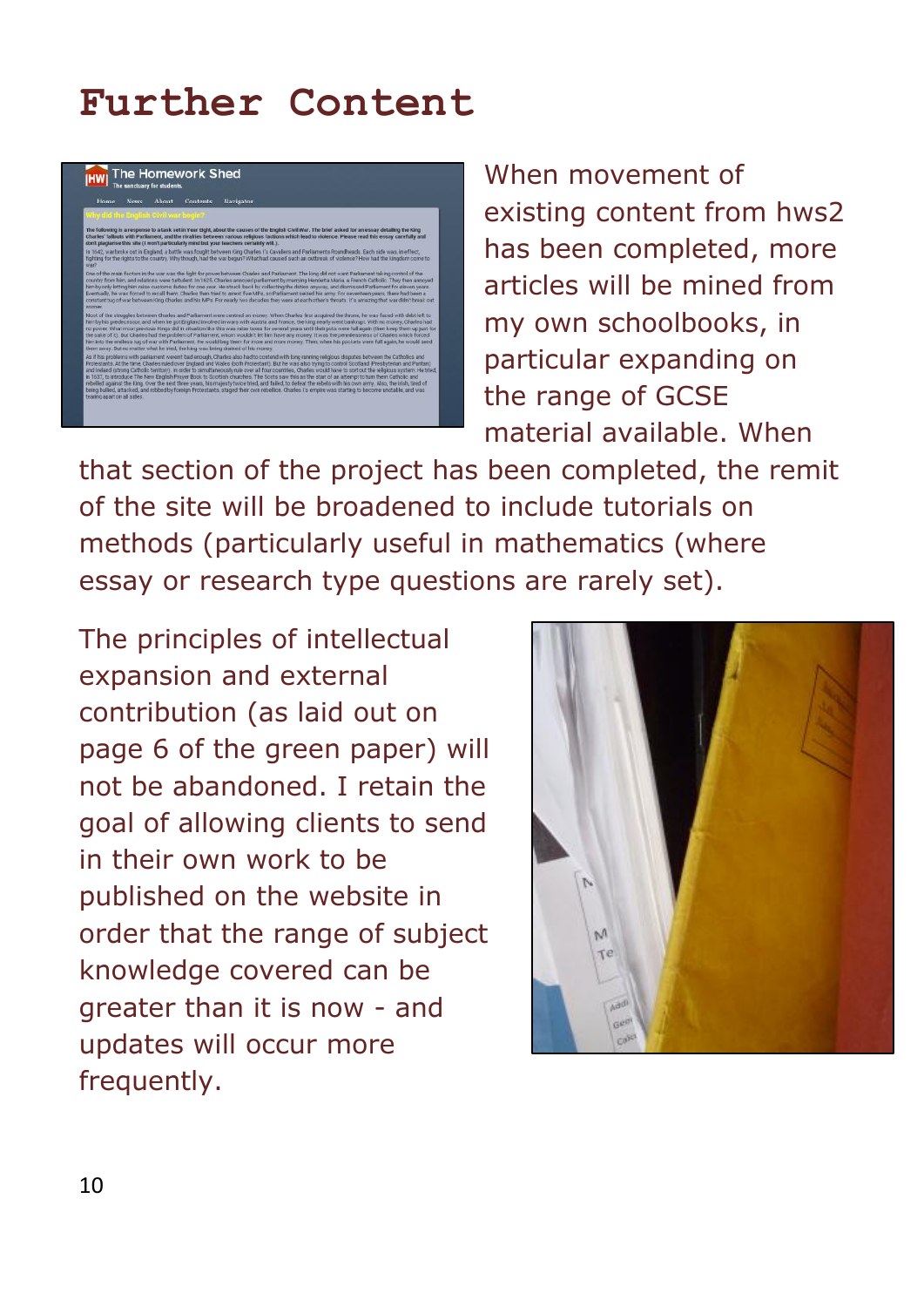#### **Communication**

On hws1 (Webeden), a comment section was available on each individual page, but these were removed following large amounts of spam. No comments widget was provided by Puzl (there was the option of a contact form, but this proved impractical) and so hws2 was left unreachable by anyone not personally familiar with the operator.

On HWD-A there is a capability for inserting Hypertext Mark-up Language, so that effectively custom widgets can be designed. The plan is to utilise this facility to create a new comments section where feedback can be given easily. Should the franchise eventually grow large enough, the creation of a forum (perhaps on a different site), where deeper discussion can be generated will be pursued.

| Enter your name here     | Guest |
|--------------------------|-------|
| Enter your comment here. |       |
|                          |       |
|                          |       |
|                          |       |
| 2000                     |       |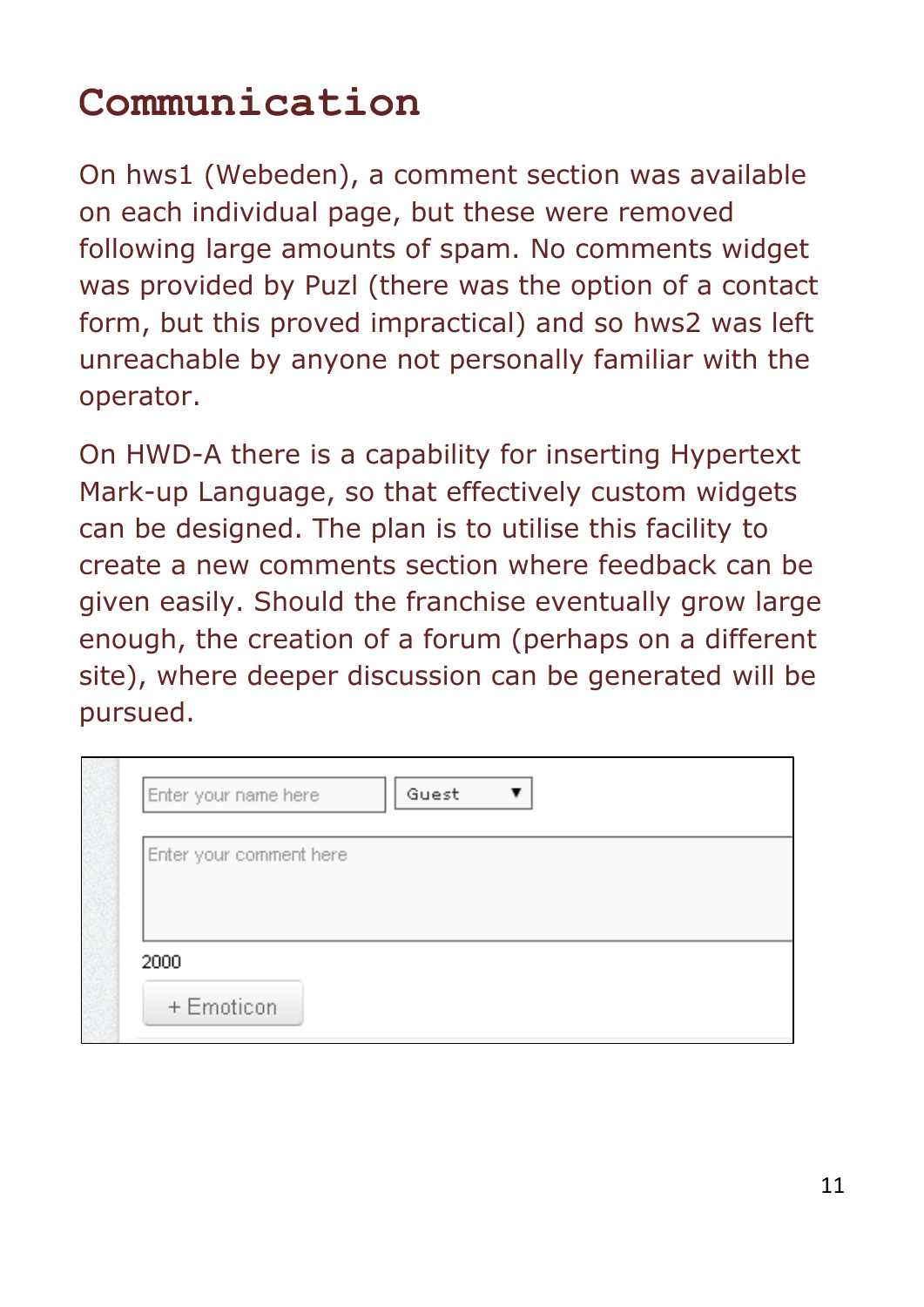# **Future of Existing Assets**

Though hws1 was abandoned for being too restrictive in size, hws2 had the advantage of unlimited free storage. By contrast, Wix allows only 500MB before the user is required to upgrade to a new package (for which a payment is required). Though the webeden site was abandoned long ago (it is still awaiting automatic deletion), the Puzl site could be retained, if only so that the storage space could be used as a digital repository for files which HWD-A could not house. In particular, there is the possibility that large images could be uploaded to hws2 and then hotlinked to the new site.

As far as the face of the operation is concerned, however, hws2 will be closed to casual readers and traffic directed to HWD-A. The homepage of hws2 may need to be blanked off in a manner similar to that used for hws1. This time, though, there will be ample warning given in advance of the event.

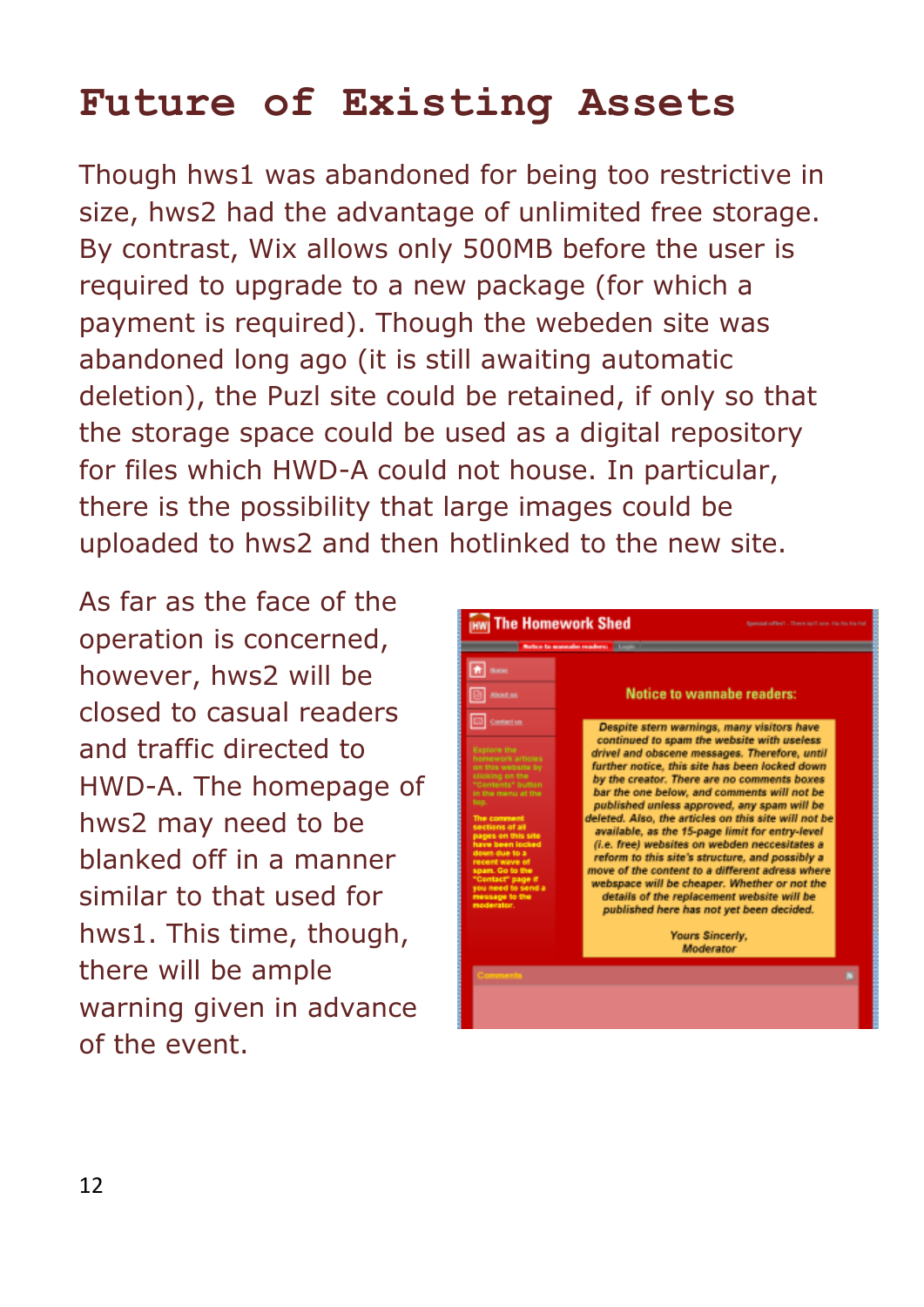### **Branding, Image and Promotion**

In the 2014 Review of Suitability I postulated that the current HW Shed logo – despite its generally positive perception among clients - could be replaced with a new icon so that the new project would not have to inherit a symbol of two earlier failed enterprises, although the motto is to be carried over to continue some aspect of hws2's legacy (and provide proof of succession).

Different iterations of old and new symbols are shown below, though there is still time to recommend others. Decisions also still need to be made regarding colour schemes, publication formatting and other elements of the identity of the project. Welcome screens and business cards cannot move forward until these matters are settled.

For the potential use of video elements in the future, issues will also likely arise regarding what graphical and musical elements would prove the most useful.



**Left to right: The Homework Shed's current logo; the placeholder icon for HWD-A; a new logo suggested in the review; another variant devised in 2014.**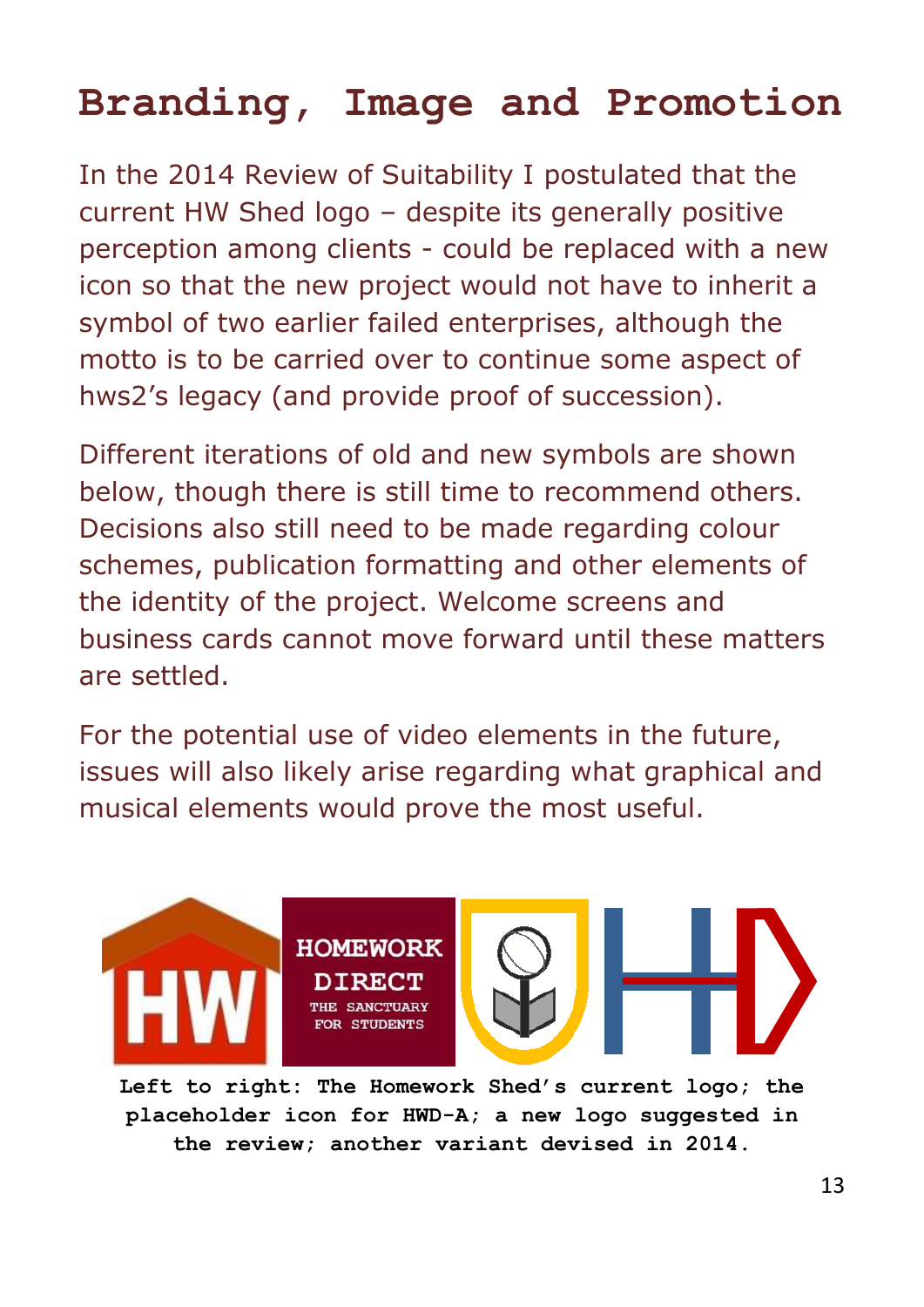### **Personnel**

A significant issue with hws1 and 2 was the difficulty of maintaining and updating the website alone. If the project is to successfully expand beyond its current scope then it is necessary to recruit additional help. Essentially the workload would be split into three fundamental functions: the secretary who would handle communications with readers who send in their work, the researcher who would check a product's usability, and the editor who would directly maintain the website.

With further growth, the responsibilities will be further divided according to academic subject areas, with each faculty having its own deputy editor, undersecretary and junior researcher dedicated to specific topics, producing a matrix organisational structure.



Abstract organogram of a possible future corporate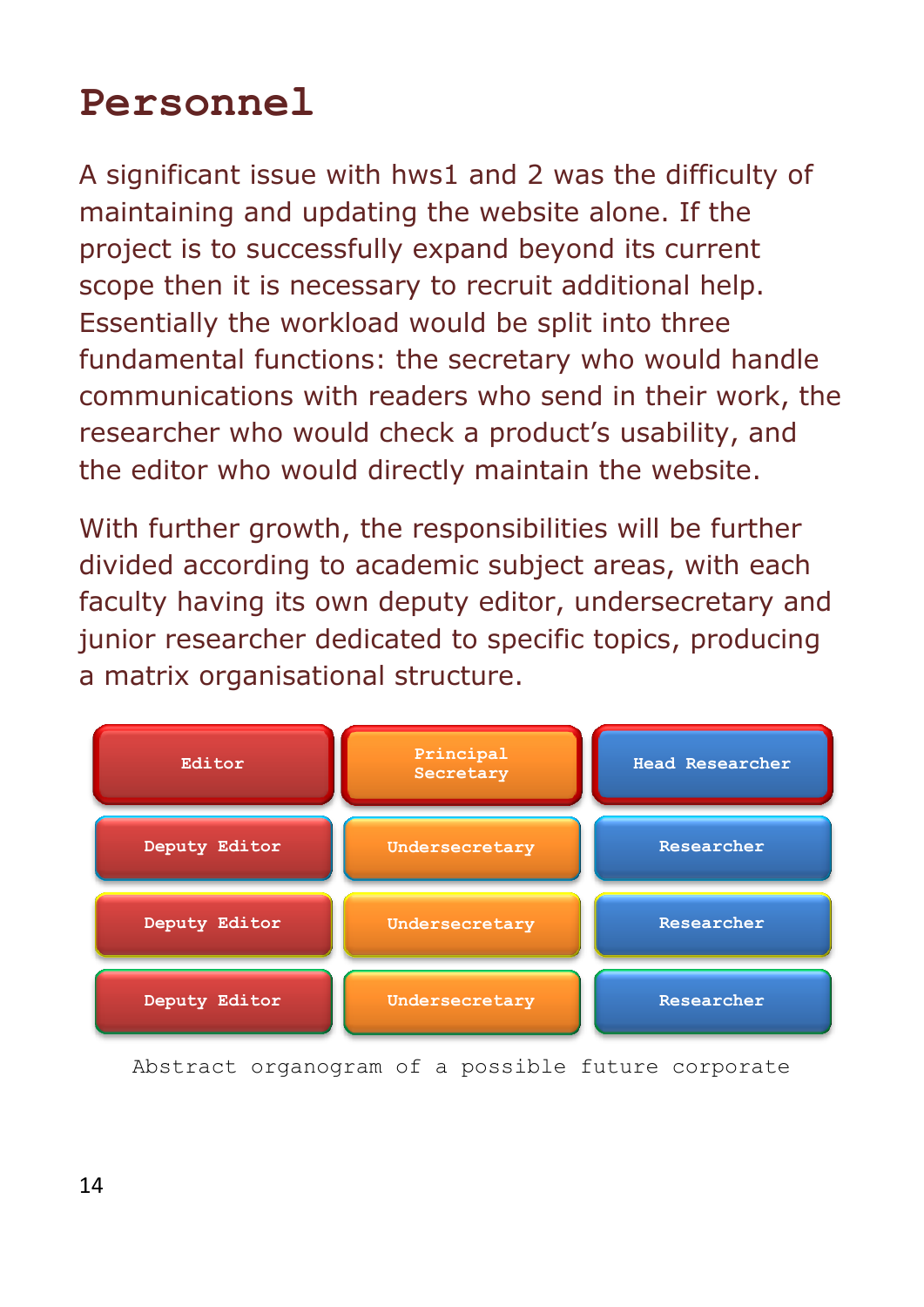# **Schedule**

All but one of the time checks laid out in the green paper have already been missed, but I remain committed to rapid development.

The timetable below gives an idea of the rate of progress I wish to make.

- August  $1<sup>st</sup>$  All feedback obtained and verdicts reached regarding logos, branding and identity.
- August  $7^{th}$  All content from hws2 successfully carried over to HWD-A
- August  $15^{th}$  New articles uploaded from GCSE era
- September  $1^{st}$  HWD-A live and available to users to try
- October  $8<sup>th</sup>$  Any user feedback obtained and changes enacted.
- December  $1^{st}$  Video element projects begun.
- January  $1^{st}$  Independent domain name acquired, hws2 formally closed, Homework Direct in full operation.